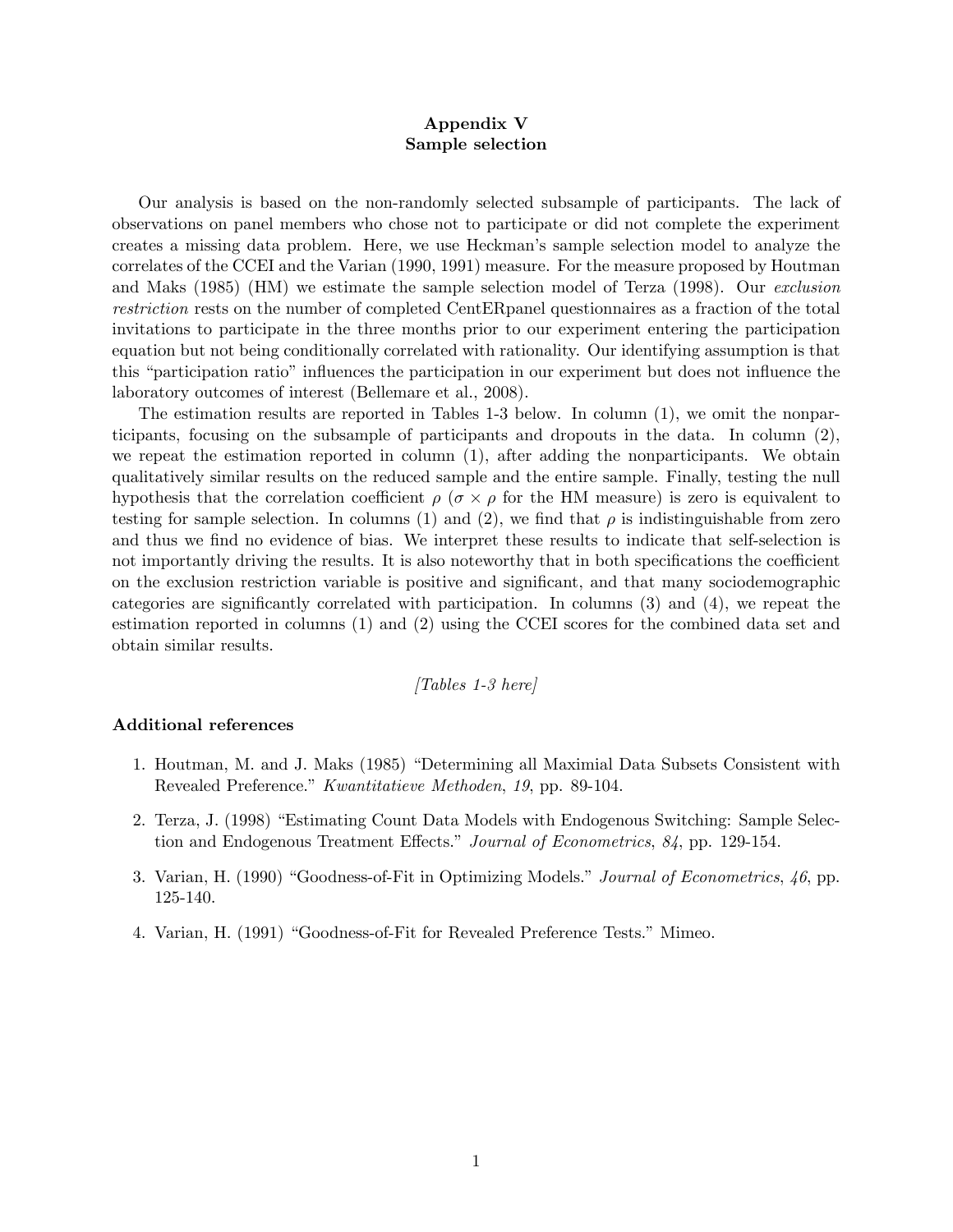|                       | (1)        |             | (2)        |             |  |  |
|-----------------------|------------|-------------|------------|-------------|--|--|
|                       | Outcome    | Selection   | Outcome    | Selection   |  |  |
|                       | .888***    | $.544*$     | .891***    | $-2.077***$ |  |  |
| Constant              | (.022)     | (.311)      | (.023)     | (.209)      |  |  |
|                       | $-.024***$ | .084        | $-.024***$ | $-.031$     |  |  |
| Female                | (.009)     | (.103)      | (.009)     | (.068)      |  |  |
| Age                   |            |             |            |             |  |  |
|                       | $-0.016$   | $-.556**$   | $-0.016$   | $-.133$     |  |  |
| 35-49                 | (.011)     | (.230)      | (.011)     | (.102)      |  |  |
|                       | $-.051***$ | $-1.024***$ | $-.052***$ | $-.393***$  |  |  |
| 50-64                 | (.011)     | (.220)      | (.011)     | (.102)      |  |  |
|                       | $-.050**$  | $-1.556***$ | $-.051**$  | $-.824***$  |  |  |
| $65+$                 | (.021)     | (.263)      | (.020)     | (.154)      |  |  |
| Education             |            |             |            |             |  |  |
| Medium                | .009       | .191        | .009       | $-.036$     |  |  |
|                       | (.011)     | (.122)      | (.011)     | (.081)      |  |  |
|                       | $.026**$   | .168        | $.026**$   | .006        |  |  |
| High                  | (.011)     | (.117)      | (.011)     | (.084)      |  |  |
| Income                |            |             |            |             |  |  |
| €2500-3499            | $.025**$   | $.303**$    | $.025**$   | $.281***$   |  |  |
|                       | (.012)     | (.125)      | (.012)     | (.094)      |  |  |
| €3500-4999            | .019       | $.426***$   | .019       | $.186**$    |  |  |
|                       | (.013)     | (.141)      | (.014)     | (.094)      |  |  |
| $-6000+$              | $.033**$   | .064        | .033**     | .080        |  |  |
|                       | (.014)     | (.147)      | (.014)     | (.106)      |  |  |
| Occupation            |            |             |            |             |  |  |
|                       | .028       | $-.202$     | .029       | $-.040$     |  |  |
| Paid work             | (.018)     | (.172)      | (.018)     | (.131)      |  |  |
| House work            | $.046**$   | .108        | $.046**$   | .083        |  |  |
|                       | (.020)     | (.200)      | (.020)     | (.148)      |  |  |
| Others                | $.037**$   | .081        | $.037*$    | .110        |  |  |
|                       | (.019)     | (.196)      | (.019)     | (.147)      |  |  |
| Household composition |            |             |            |             |  |  |
| Partnered             | $-.026**$  | $.262**$    | $-.027**$  | .123        |  |  |
|                       | (.011)     | (.119)      | (.011)     | (.092)      |  |  |
| # of children         | .001       | $.145**$    | .001       | .031        |  |  |
|                       | (.004)     | (.068)      | (.004)     | (.036)      |  |  |
|                       |            | $1.231***$  |            | 3.387***    |  |  |
| Participation ratio   |            | (.205)      |            | (.125)      |  |  |
|                       |            | $-.028$     |            | $-.047$     |  |  |
| ρ                     |            | (.083)      |            | (.063)      |  |  |
| Log peudolikelihood   |            | 210.856     |            | $-371.973$  |  |  |
| # of obs.             |            | 1372        |            | 2340        |  |  |

| Table 1. The correlation between CCEI scores and subjects' individual characteristics |  |  |  |  |  |  |  |  |
|---------------------------------------------------------------------------------------|--|--|--|--|--|--|--|--|
|---------------------------------------------------------------------------------------|--|--|--|--|--|--|--|--|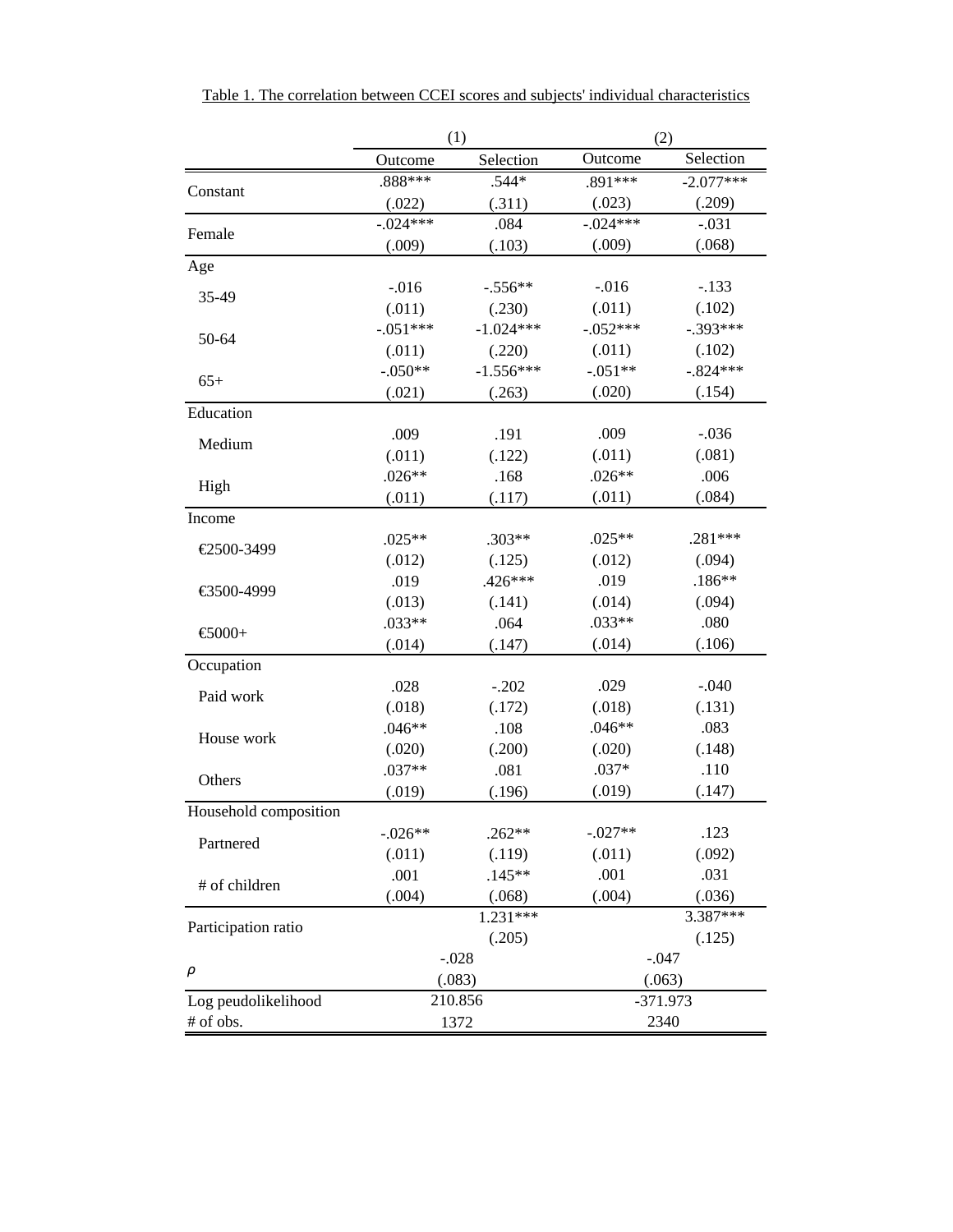| (continued) |  |
|-------------|--|
|             |  |
|             |  |

|                             | (3)          |             | (4)        |             |  |
|-----------------------------|--------------|-------------|------------|-------------|--|
|                             | Outcome      | Selection   | Outcome    | Selection   |  |
|                             | .759***      | $.545*$     | $.757***$  | $-2.067***$ |  |
| Constant                    | (.043)       | (.314)      | (.038)     | (.208)      |  |
| Female                      | $-.013$      | .084        | $-.011$    | $-.032$     |  |
|                             | (.015)       | (.104)      | (.015)     | (.068)      |  |
| Age                         |              |             |            |             |  |
| 35-49                       | $-.001$      | $-.554**$   | $-.009$    | $-.135$     |  |
|                             | (.022)       | (.223)      | (.020)     | (.101)      |  |
|                             | $-.062**$    | $-1.023***$ | $-.079***$ | $-.397***$  |  |
| 50-64                       | (.024)       | (.212)      | (.020)     | (.102)      |  |
| $65+$                       | $-.049$      | $-1.557***$ | $-.078**$  | $-.822***$  |  |
|                             | (.042)       | (.258)      | (.032)     | (.154)      |  |
| Education                   |              |             |            |             |  |
| Medium                      | .016         | .191        | .021       | $-.036$     |  |
|                             | (.018)       | (.120)      | (.017)     | (.081)      |  |
| High                        | $.054***$    | .169        | $.059***$  | .007        |  |
|                             | (.018)       | (.117)      | (.018)     | (.084)      |  |
| Income                      |              |             |            |             |  |
| €2500-3499                  | .017         | $.304**$    | .022       | $.276***$   |  |
|                             | (.021)       | (.127)      | (.019)     | (.093)      |  |
| €3500-4999                  | $-.006$      | .428 ***    | .003       | $.174*$     |  |
|                             | (.022)       | (.138)      | (.020)     | (.094)      |  |
| $\textstyle{\bigoplus}000+$ | .015         | .065        | .018       | .075        |  |
|                             | (.022)       | (.145)      | (.022)     | (.106)      |  |
| Occupation                  |              |             |            |             |  |
| Paid work                   | .034         | $-.203$     | .031       | $-.035$     |  |
|                             | (.027)       | (.173)      | (.026)     | (.131)      |  |
| House work                  | .036         | .109        | .038       | .075        |  |
|                             | (.030)       | (.205)      | (.030)     | (.148)      |  |
| Others                      | .032         | .081        | .034       | .110        |  |
|                             | (.030)       | (.193)      | (.030)     | (.146)      |  |
| Household composition       |              |             |            |             |  |
| Partnered                   | $-.032$      | .261**      | $-.026$    | .126        |  |
|                             | (.020)       | (.115)      | (.018)     | (.091)      |  |
| # of children               | $-.000$      | $.145**$    | .002       | .028        |  |
|                             | (.007)       | (.062)      | (.007)     | (.036)      |  |
| Participation ratio         |              | $1.230***$  |            | 3.378***    |  |
|                             |              | (.234)      |            | (.125)      |  |
|                             |              | $-.396$     |            | $-.155$     |  |
| $\rho$                      |              |             |            | (.075)      |  |
| Log peudolikelihood         |              |             |            | $-949.787$  |  |
| # of obs.                   | 2340<br>1372 |             |            |             |  |

Dependent variables: (1) and (2) CCEI; (3) and (4) CCEI for the combined data set. Omitted categories: male, age under 35, low education (primary or pre-vocational secondary education), household gross monthly income under €2500, retired, and not having a partner. Standard errors in parentheses.  $*,$  \*\*, and \*\*\* indicate 10, 5, and 1 percent significance levels, respectively.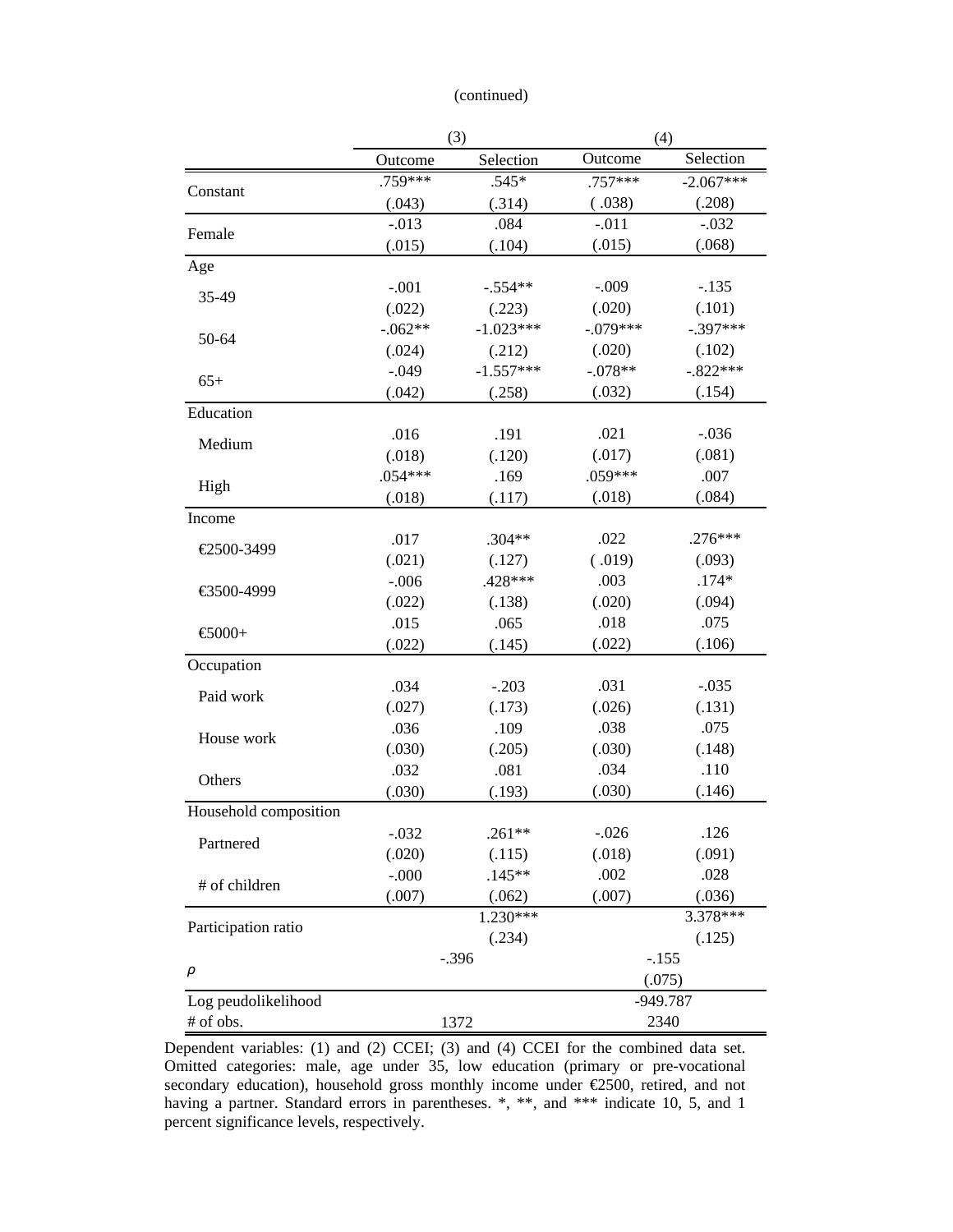|  | Table 2. The correlation between Varian (1990, 1991) scores and subjects' individual characteristics |  |  |  |  |  |
|--|------------------------------------------------------------------------------------------------------|--|--|--|--|--|
|  |                                                                                                      |  |  |  |  |  |

|                       | (1)        |             | (2)         |             |  |
|-----------------------|------------|-------------|-------------|-------------|--|
|                       | Outcome    | Selection   | Outcome     | Selection   |  |
|                       | $.766***$  | $.545*$     | $.771***$   | $-2.077***$ |  |
| Constant              | (.043)     | (.311)      | (.043)      | (.209)      |  |
| Female                | $-.044***$ | .0838863    | $-0.044***$ | $-.031$     |  |
|                       | (.016)     | (.103)      | (.016)      | (.068)      |  |
| Age                   |            |             |             |             |  |
| 35-49                 | $-.037*$   | $-.554**$   | $-.038*$    | $-.133$     |  |
|                       | (.022)     | (.230)      | (.022)      | (.102)      |  |
| 50-64                 | $-.109***$ | $-1.023***$ | $-.109***$  | $-.393***$  |  |
|                       | (.022)     | (.219)      | (.022)      | (.102)      |  |
| $65+$                 | $-.123***$ | $-1.557***$ | $-.122***$  | $-.824***$  |  |
|                       | (.038)     | (.263)      | (.036)      | (.1539)     |  |
| Education             |            |             |             |             |  |
| Medium                | .023       | .191        | .023        | $-.036$     |  |
|                       | (.019)     | (.122)      | (.019)      | (.081)      |  |
|                       | $.065***$  | .169        | $.065***$   | .006        |  |
| High                  | (.020)     | (.117)      | (.020)      | (.084)      |  |
| Income                |            |             |             |             |  |
| €2500-3499            | $.043**$   | $.304**$    | $.042*$     | $.281***$   |  |
|                       | (.022)     | (.125)      | (.022)      | (.094)      |  |
| €3500-4999            | .035       | $.428***$   | .035        | $.186**$    |  |
|                       | (.023)     | (.140)      | (.023)      | (.094)      |  |
| $-6000+$              | $.062**$   | .065        | $.062**$    | .081        |  |
|                       | (.024)     | (.146)      | (.024)      | (.105)      |  |
| Occupation            |            |             |             |             |  |
| Paid work             | .026       | $-.203$     | .026        | $-.040$     |  |
|                       | (.031)     | (.172)      | (.031)      | (.131)      |  |
| House work            | .070**     | .109        | $.070*$     | .083        |  |
|                       | (.036)     | (.200)      | (.036)      | (.147)      |  |
| Others                | .056       | .080        | .055        | .110        |  |
|                       | (.034)     | (.196)      | (.034)      | (.147)      |  |
| Household composition |            |             |             |             |  |
| Partnered             | $-.043**$  | $.261**$    | $-.044**$   | .123        |  |
|                       | (.020)     | (.119)      | (.020)      | (.091)      |  |
| # of children         | .003       | $.145**$    | .003        | .031        |  |
|                       | (.008)     | (.068)      | (.008)      | (.036)      |  |
| Participation ratio   |            | $1.230***$  |             | 3.387***    |  |
|                       |            | (.205)      |             | (.125)      |  |
|                       | .003       |             | $-.034$     |             |  |
| ρ                     | (.123)     |             | (.067)      |             |  |
| Log peudolikelihood   |            | $-517.655$  |             | $-1098.21$  |  |
| # of obs.             |            | 1372        |             | 2339        |  |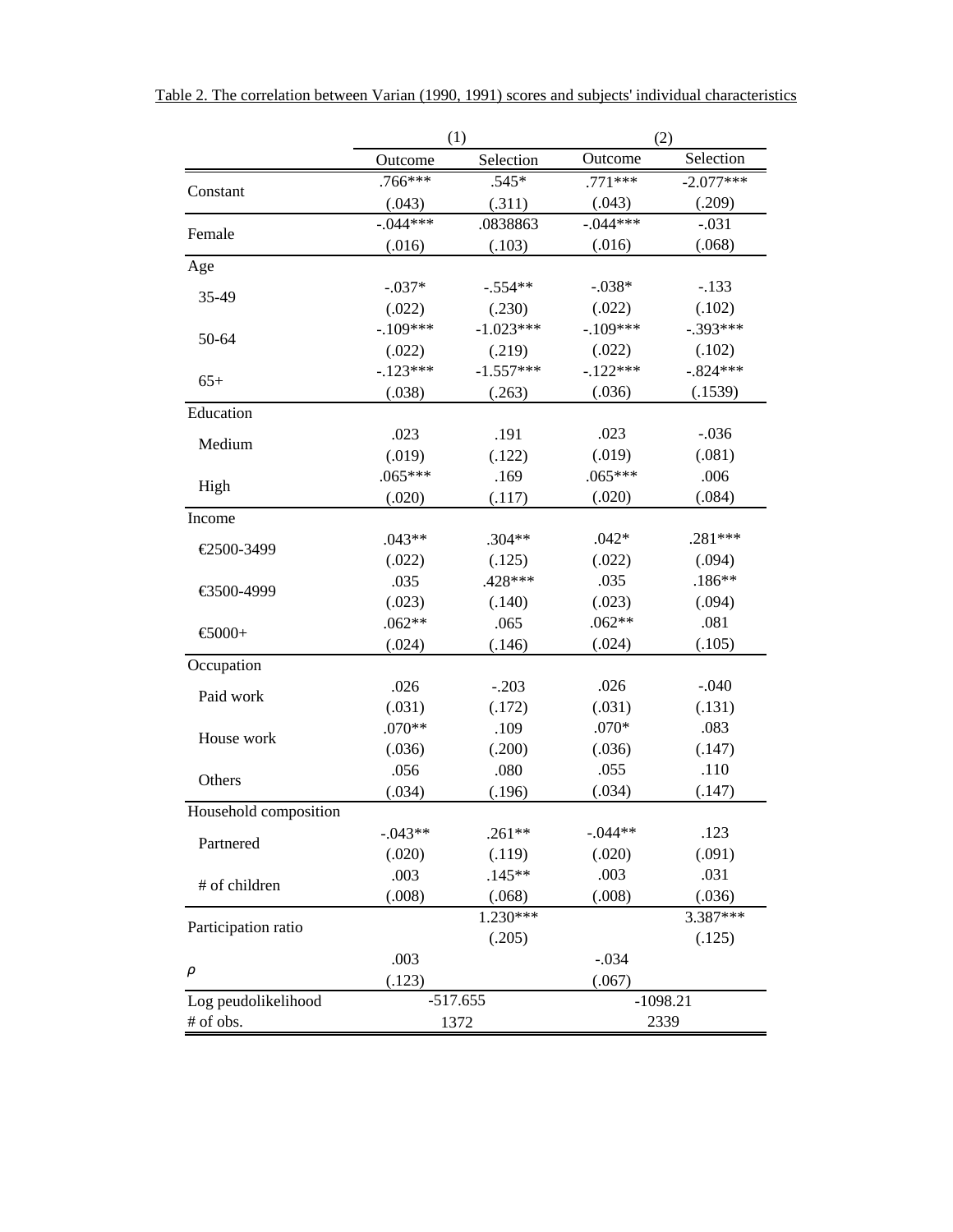| (continued) |  |
|-------------|--|
|             |  |
|             |  |

|                       | (3)        |             | (4)        |             |  |
|-----------------------|------------|-------------|------------|-------------|--|
|                       | Outcome    | Selection   | Outcome    | Selection   |  |
|                       | $.654***$  | $.525*$     | $0.661***$ | $-2.068***$ |  |
| Constant              | (.050)     | (.311)      | (.047)     | (.209)      |  |
| Female                | $-.021$    | .087        | $-.020$    | $-.031$     |  |
|                       | (.018)     | (.103)      | (.018)     | (.068)      |  |
| Age                   |            |             |            |             |  |
| 35-49                 | $-.023$    | $-.571**$   | $-.032$    | $-.137$     |  |
|                       | (.026)     | (.229)      | (.025)     | (.101)      |  |
|                       | $-.114***$ | $-1.019***$ | $-.132***$ | $-.399***$  |  |
| 50-64                 | (.031)     | (.221)      | (.025)     | (.102)      |  |
| $65+$                 | $-.086$    | $-1.541***$ | $-.112***$ | $-.823***$  |  |
|                       | (.053)     | (.270)      | (.038)     | (.154)      |  |
| Education             |            |             |            |             |  |
| Medium                | .025       | .184        | .030       | $-.034$     |  |
|                       | (.022)     | (.121)      | (.021)     | (.081)      |  |
|                       | $.071***$  | .156        | $.075***$  | .006        |  |
| High                  | (.022)     | (.118)      | (.022)     | (.084)      |  |
| Income                |            |             |            |             |  |
| €2500-3499            | $.044*$    | .289**      | .047**     | $.276***$   |  |
|                       | (.025)     | (.128)      | (.023)     | (.093)      |  |
| €3500-4999            | .019       | $.414***$   | .026       | $.175*$     |  |
|                       | (.027)     | (.142)      | (.024)     | (.094)      |  |
| $-6000+$              | $.052*$    | .070        | $.055**$   | .078        |  |
|                       | (.027)     | (.148)      | (.027)     | (.106)      |  |
| Occupation            |            |             |            |             |  |
| Paid work             | .053       | $-.189$     | .051       | $-.035$     |  |
|                       | (.033)     | (.175)      | (.032)     | (.131)      |  |
| House work            | $.071*$    | .108        | $.071*$    | .070        |  |
|                       | (.037)     | (.201)      | (.037)     | (.148)      |  |
| Others                | .050       | .079        | .051       | .109        |  |
|                       | (.036)     | (.195)      | (.036)     | (.146)      |  |
| Household composition |            |             |            |             |  |
| Partnered             | -.058**    | .262**      | $-.054**$  | .125        |  |
|                       | (.024)     | (.118)      | (.022)     | (.091)      |  |
| # of children         | .002       | $.145**$    | .004       | .028        |  |
|                       | (.009)     | (.067)      | (.009)     | (.035)      |  |
| Participation ratio   |            | $1.250***$  |            | 3.379***    |  |
|                       |            | (.205)      |            | (.125)      |  |
|                       |            | $-.303$     |            | $-.172$     |  |
| ρ                     |            | (.319)      |            | (.071)      |  |
| Log peudolikelihood   |            | $-614.986$  |            | $-1195.508$ |  |
| # of obs.             |            | 1372        |            | 2340        |  |

Dependent variables: (1) and (2) Varian scores; (3) and (4) Varian scores for the combined data set. Omitted categories: male, age under 35, low education (primary or pre-vocational secondary education), household gross monthly income under €2500, retired, and not having a partner. Standard errors in parentheses. \*, \*\*, and \*\*\* indicate 10, 5, and 1 percent significance levels, respectively.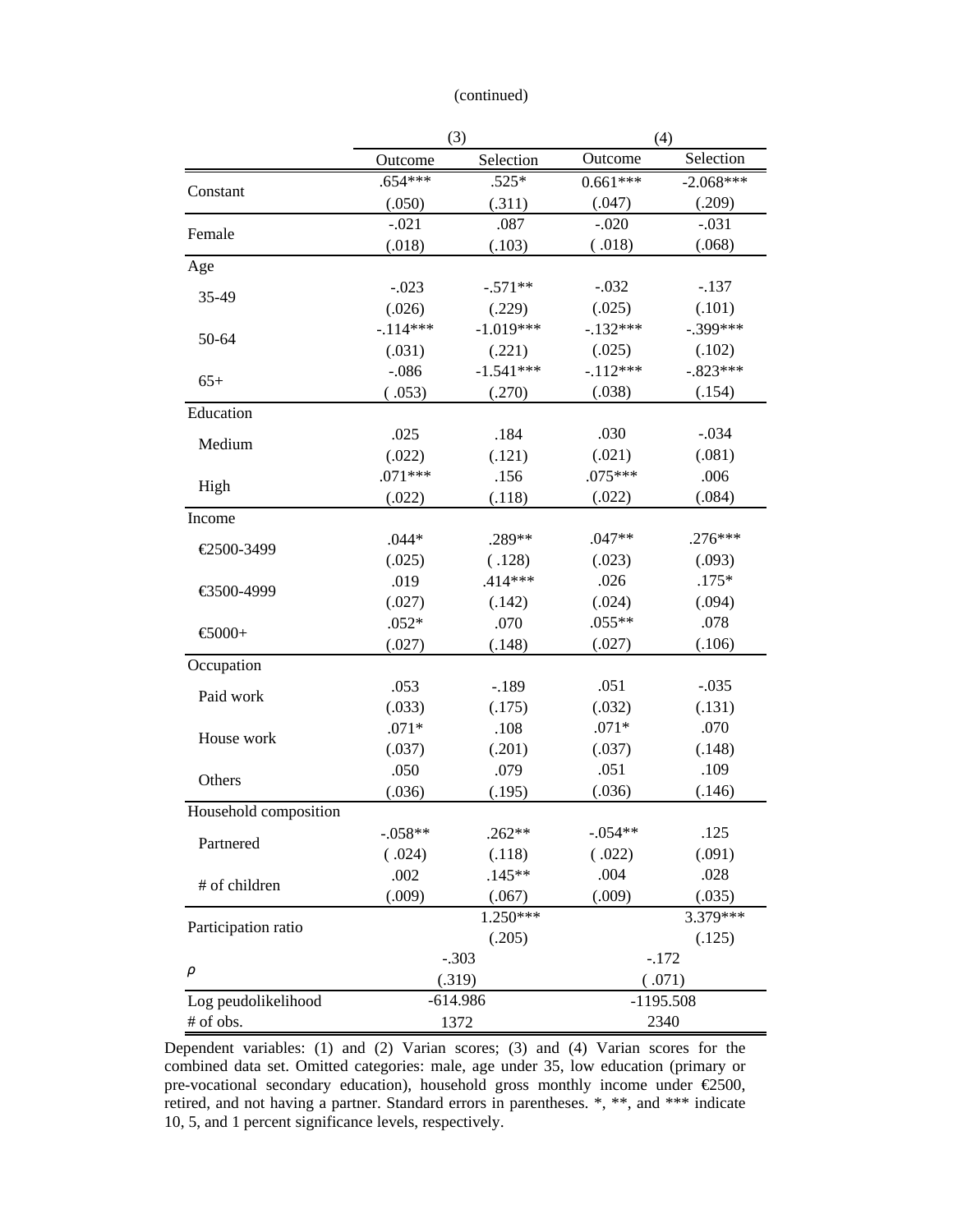|                       | (1)        |             | (2)        |             |  |
|-----------------------|------------|-------------|------------|-------------|--|
|                       | Outcome    | Selection   | Outcome    | Selection   |  |
|                       | $3.100***$ | $.544*$     | $3.100***$ | $-2.077***$ |  |
| Constant              | (.018)     | (.311)      | (.016)     | (.209)      |  |
|                       | $-0.016**$ | .084        | $-.016**$  | $-.031$     |  |
| Female                | (.006)     | (.103)      | (.006)     | (.068)      |  |
| Age                   |            |             |            |             |  |
| 35-49                 | $-.009$    | $-.556**$   | $-.008$    | $-.133$     |  |
|                       | (.009)     | (.230)      | (.008)     | (.102)      |  |
|                       | $-.036***$ | $-1.024***$ | $-.034***$ | $-.393***$  |  |
| 50-64                 | (.010)     | (.220)      | (.008)     | (.102)      |  |
|                       | $-.031$    | $-1.556***$ | $-.028*$   | $-.824***$  |  |
| $65+$                 | (.020)     | (.263)      | (.014)     | (.154)      |  |
| Education             |            |             |            |             |  |
| Medium                | .013       | .191        | .012       | $-.036$     |  |
|                       | (.008)     | (.122)      | (.008)     | (.081)      |  |
|                       | $.032***$  | .168        | $.032***$  | .006        |  |
| High                  | (.008)     | (.117)      | (.008)     | (.084)      |  |
| Income                |            |             |            |             |  |
| €2500-3499            | .014       | $.303**$    | .013       | $.281***$   |  |
|                       | (.009)     | (.125)      | (.008)     | (.094)      |  |
| €3500-4999            | .006       | $.426***$   | .005       | $.186**$    |  |
|                       | (.010)     | (.141)      | (.009)     | (.094)      |  |
|                       | .012       | .064        | .012       | .080        |  |
| $-6000+$              | (.009)     | (.147)      | (.009)     | (.106)      |  |
| Occupation            |            |             |            |             |  |
|                       | $.026**$   | $-.202$     | $.026**$   | $-.040$     |  |
| Paid work             | (.013)     | (.172)      | (.012)     | (.131)      |  |
|                       | $.043***$  | .108        | $.043***$  | .083        |  |
| House work            | (.014)     | (.200)      | (.015)     | (.148)      |  |
|                       | $.039***$  | .081        | .039***    | .110        |  |
| Others                | (.013)     | (.196)      | (.013)     | (.147)      |  |
| Household composition |            |             |            |             |  |
|                       | $-.016*$   | $.262**$    | $-.017**$  | .123        |  |
| Partnered             | (.008)     | (.119)      | (.008)     | (.092)      |  |
|                       | .001       | $.145**$    | .000       | .031        |  |
| # of children         | (.003)     | (.068)      | (.003)     | (.036)      |  |
|                       |            | $1.231***$  |            | 3.387***    |  |
| Participation ratio   |            | (.205)      |            | (.125)      |  |
|                       | .009       |             | $-.001$    |             |  |
| σχρ                   | (.037)     |             | (.007)     |             |  |
|                       |            |             |            |             |  |
| Log peudolikelihood   | .072       | $-471.96$   | .072       | $-1055.01$  |  |
| # of obs.             |            | 1372        |            | 2340        |  |

Table 3. The correlation between HM scores and subjects' individual characteristics